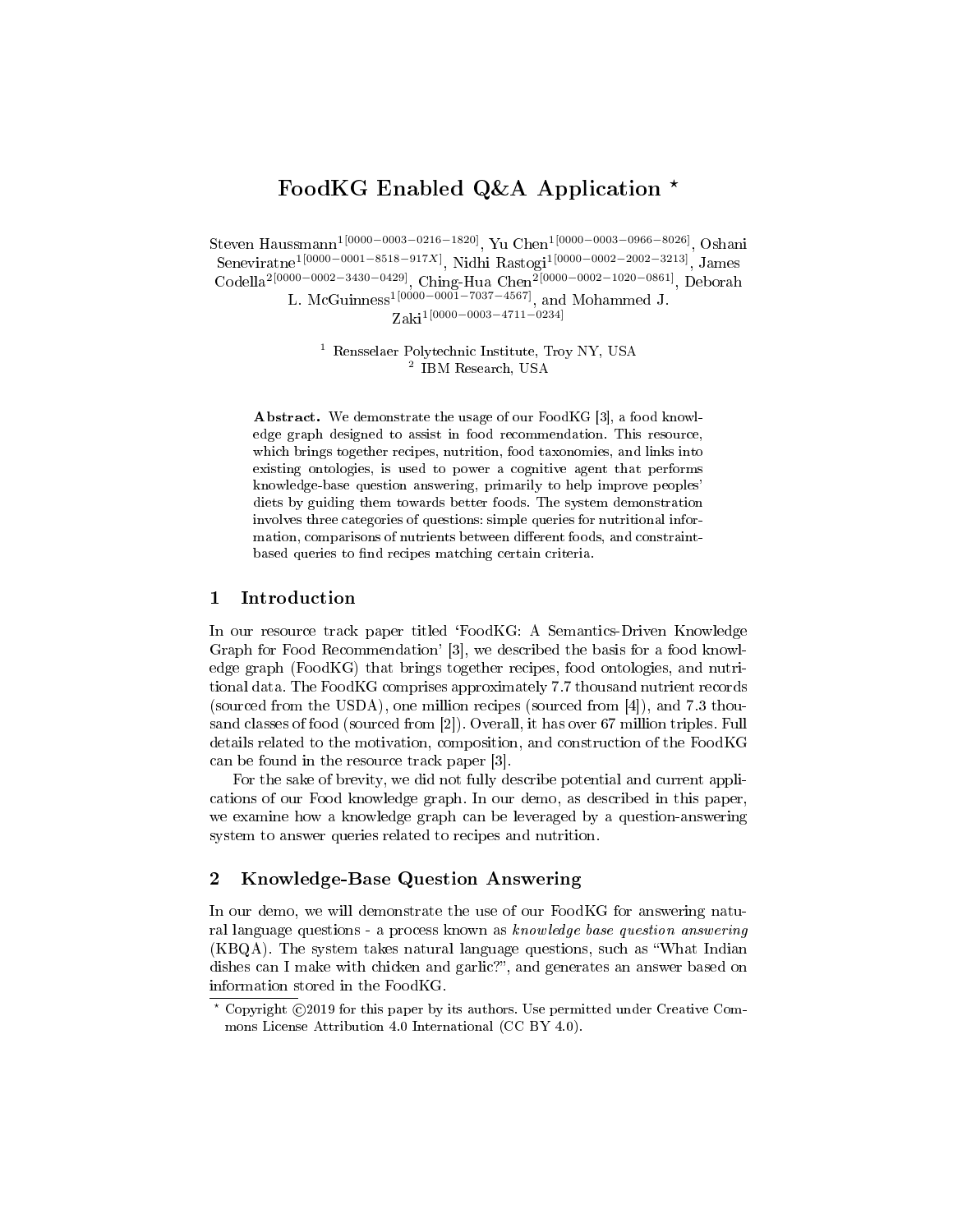## 2 S. Haussmann et al.

We seek to answer three types of questions: simple, comparison, and constraint. The simple questions, e.g., How much sugar is in cheese, cream, fat free?", are created based on the USDA data and require only one hop reasoning. The comparison question, e.g., "Sesame oil or peanut oil, which has

| Questions  | Question Template Examples                   |  |
|------------|----------------------------------------------|--|
| Simple     | $\overline{\text{How much}}$ {nutrient}      |  |
|            | is in ${ingreen}$ ?                          |  |
| Comparison | ${\{ingredient1\}}$ or ${\{ingredient2\}}$ , |  |
|            | which has less {nutrient}?                   |  |
| Constraint | What $\{tag\}$ dishes can I                  |  |
|            | make with ${\{ingredient \; list\}}$ ?       |  |

Table 1. Examples of the types of questions handled by the Q&A system

less saturated fat?", can be regarded as a composition of two simple questions, followed by a quantitative comparison on some attribute. Last, we also create questions with constraints, e.g., What Laotian dishes can I make with sugar, water, oranges?". Table 1 summarizes the types of questions.

## 2.1 Q&A over the FoodKG

Our KBQA system consists of three components: the question type classifier, the topic entity predictor, and the KBQA model. Given a natural language question, such as "how much sugar is in Cheese, Blue?", the *question type classifier* determines the question type. In this case, the question is *simple*. Then, the topic entity predictor is applied to detect the topic entity mentioned in the question and link it to the entity 'Cheese, Blue' in the FoodKG. Finally, the  $KBOA$  model is called to retrieve answers from the KG subgraph (which we assume contains all the candidate answers) surrounding the topic entity. For our implementation, we deploy our state-of-the-art neural network-based KBQA model called BAMnet [1].

## 2.2 Towards Personalized Food Recommendation

In order to provide personalized food recommendation to users, we are working to extend our KBQA system to be aware of user preferences. Our current strategy is to treat preferences as additional, implicit constraints. This is done by maintaining a personal KG for user preferences, such as liked/disliked ingredients or nutritional requirements.

Given a query, such as "What are brewing recipes that consist of sugar?". we transform the query into one that incorporates the user's preferences. For a user who is allergic to 'mint leaves', this could result in a query of "What are brewing recipes that consist of sugar, and do not have mint leaves?" A regular KBQA system that is not aware of user preferences will recommend `Kahlua Popsicles', `Jasmine, Green Tea, Fresh Lemonade', `Lemon Liqueur' and `Tequila Lime Punch'. However, our personalized KBQA system will instead recommend `Kahlua Popsicles', `Lemon Liqueur' and `Tequila Lime Punch', since `Jasmine, Green Tea, Fresh Lemonade' contains `mint leaves'. In this way, our system is able to provide different users with tailored food suggestions that suit their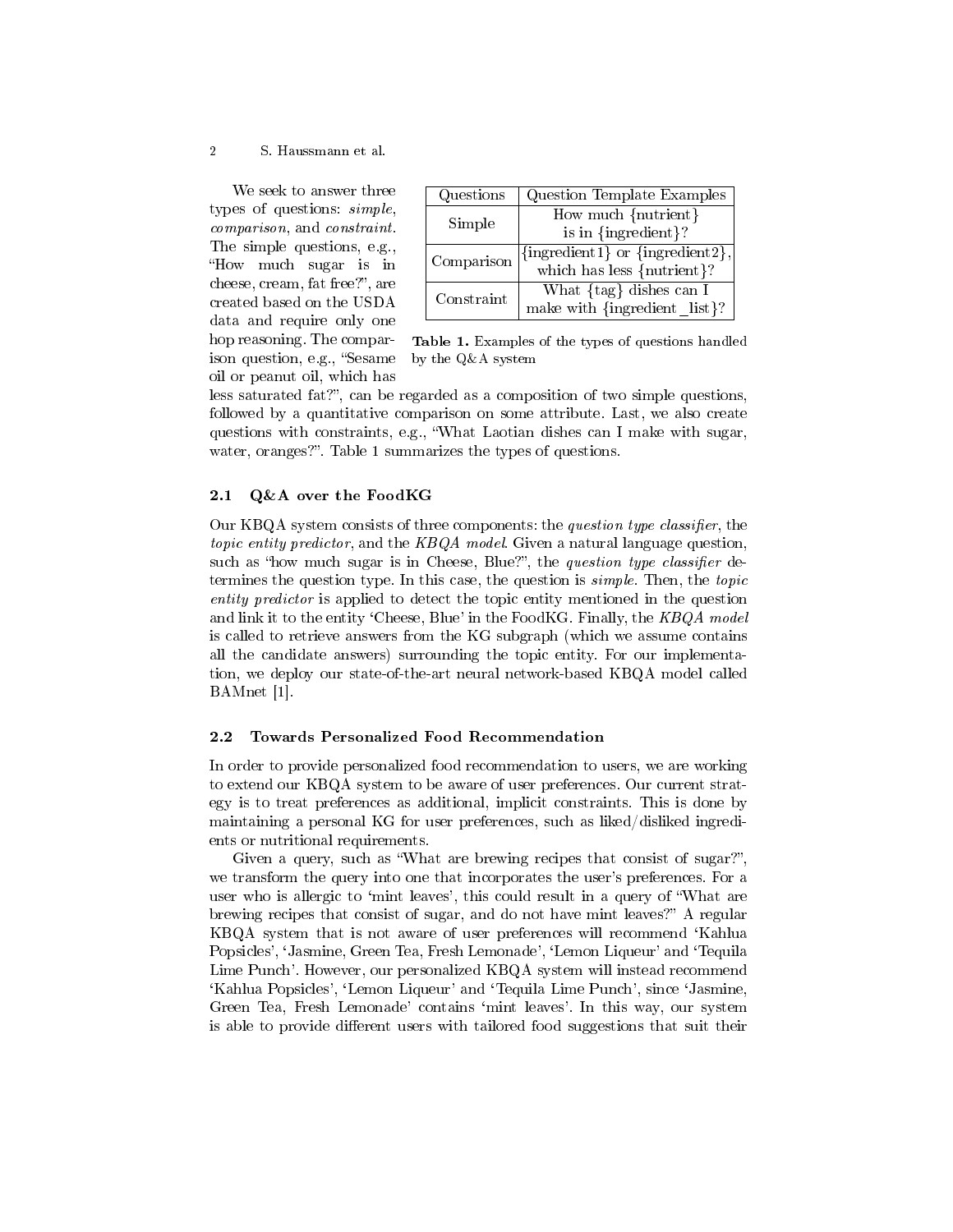needs. Future work in this direction includes how to combine personal KG with FoodKG and how to effectively handle negation in a query.

## 3 Demonstration

## 3.1 Design

The KBQA system provides answers to user questions; on top of this, we have built a web application to receive questions and present the results. This is summarized in Figure 1. Boldface text refers to



Fig. 1. The architecture of the food information system.

specific components within the figure.

We chose to build a web application in  $\textbf{Node-RED}^3$ , a flow-based tool to link together logic and services. This made it straightforward to combine the aforementioned KBQA system with a simple frontend, along with the necessary services to perform entity recognition display results.

To identify the topic entity and question type of a query, we use IBM's Watson Assistant<sup>4</sup> service. This information, along with the original query, is passed to the KBQA service.

Since the answers to the user's queries exist directly in the  $\textbf{FoodKG}$ , we chose to have the KBQA system respond not with a plain-text response (e.g., "250") mg sodium), but rather with a URI (e.g., http://idea.rpi.edu/heals/kb/usda-  $#$ sodium-01004). This direct reference to the KG is then handed to another service, the Explainer. The Explainer service uses a SPARQL query to retrieve data from the FoodKG, and then uses the result of the query to produce humanreadable text. Each type of resource  $-$  measurement, recipe, nutritional entry  $$ has its own rule. This separation of concerns makes it simpler to extend and modify the Q&A system.

## 3.2 Examples

To demonstrate the usefulness of the FoodKG, we plan to present the usage of the above system to answer three types of questions. Examples of such questions and their answers are shown in Figure 2.

As noted, we are presently working to incorporate personalization into the question-answering pipeline, leading to markedly different answers to the same

<sup>3</sup> https://nodered.org

<sup>4</sup> https://www.ibm.com/cloud/watson-assistant/